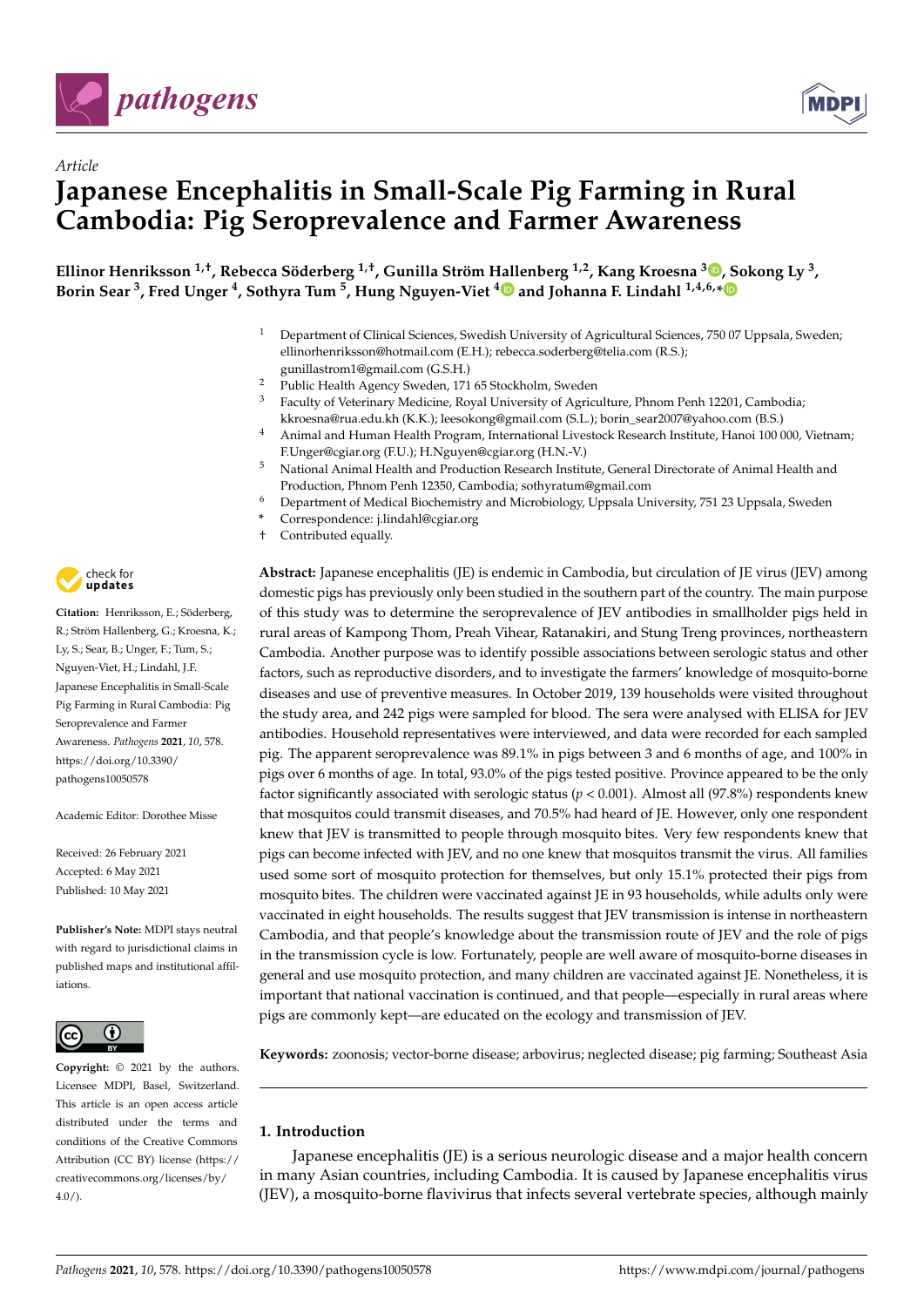pigs, horses, and humans develop clinical symptoms [\[1\]](#page-10-0). The major mosquito vectors prefer to breed in rice fields, and pigs are considered important amplifying hosts [\[2\]](#page-10-1). Infection in humans may cause encephalitis and death, or neuropsychiatric sequela among survivors [\[3\]](#page-10-2). In endemic areas, such as Cambodia, JE is considered a childhood disease, as most adults have acquired active immunity through repeated exposure to JEV [\[1\]](#page-10-0). The disease is generally considered rural, and proximity to rice fields and pigs are associated with increased risk of transmission.

In 2018, Cambodia had a population of 16.2 million people, of which 12.4 million resided in rural areas [\[4\]](#page-10-3). Rice cultivation and pig farming are common practices, especially in the countryside [\[5\]](#page-10-4). Many families are smallholders that keep their pigs close to their homes, with less than 20% of the farms counting as large scale [\[5\]](#page-10-4). Therefore, a major part of the population is at risk of infection. Cases of clinical JE occur year-round in children under 15 years of age. In 2007, the incidence was estimated to be 11.1 per 100,000 children [\[6\]](#page-10-5). The circulation of JEV is high, as most pigs seroconvert before 6 months of age [\[7\]](#page-10-6). Apart from being a threat to human health, JE manifests in reproductive disorders in infected sows and boars [\[8\]](#page-10-7) and may have a negative impact on families' livelihoods, as pig farming generates both income and food.

The main purpose of this study was to determine the seroprevalence of JEV antibodies in smallholder pigs in rural parts of Kampong Thom, Preah Vihear, Ratanakiri, and Stung Treng provinces, northeastern Cambodia. Although JE is considered endemic, the circulation of JEV among pigs has previously only been studied in the southern part of the country. Another purpose was to identify possible associations between serologic status and animal characteristics, pig management, and reproductive disorders, and to investigate the smallholders' knowledge of mosquito-borne diseases and use of preventive measures. In 2016, vaccination against JE was incorporated into the national childhood immunization program [\[9\]](#page-10-8). This study explores how well this program has succeeded in reaching children in these areas.

# **2. Results**

In total, 139 households were included in the study, of which 39 were located in Kampong Thom, 34 in Preah Vihear, 35 in Ratanakiri, and 31 in Stung Treng. Of the respondents answering the questionnaire, 75.4% were female and 24.6% were male. The mean age was 41 years, ranging from 18 to 74. Most had finished primary school (42.6%), but 34.6% had no education, and only one respondent had attained a college or university degree. The share of uneducated respondents was highest in Kampong Thom (48.7%) and lowest in Stung Treng (12.9%). The mean number of pigs kept by the households was 4.2, ranging from 1 to 20. No pigs were kept in buildings that provided protection against mosquitoes.

#### *2.1. Seroprevalence*

In total, 242 pigs were sampled, of which 63 came from Kampong Thom, 51 from Preah Vihear, 63 from Ratanakiri, and 65 from Stung Treng. The sampled pigs were between 3 months and 5 years of age, with the mean age being 9 months. The majority (60.9%) were female. In Preah Vihear and Stung Treng, over 90% of the sampled pigs were indigenous breeds compared with Kampong Thom and Ratanakiri, where around half of the pigs were indigenous breeds. The rest of the sampled pigs were mainly exotic breeds and very few were crossbreeds.

Of the collected samples, most generated valid test results. However, in Preah Vihear, only eight samples could be interpreted since the OD values of the positive and negative test controls were similar on one of the ELISA plates. In total, 185 (93.0%) of the 199 samples that generated valid test results were positive (Table [1\)](#page-2-0). All pigs over 6 months of age had detectable JEV antibodies compared with 89.1% of pigs under 6 months of age. However, age was not significantly correlated with serologic status ( $p = 0.087$ ). There was a significant difference in seroprevalence between the provinces ( $p < 0.001$ ). The seroprevalence was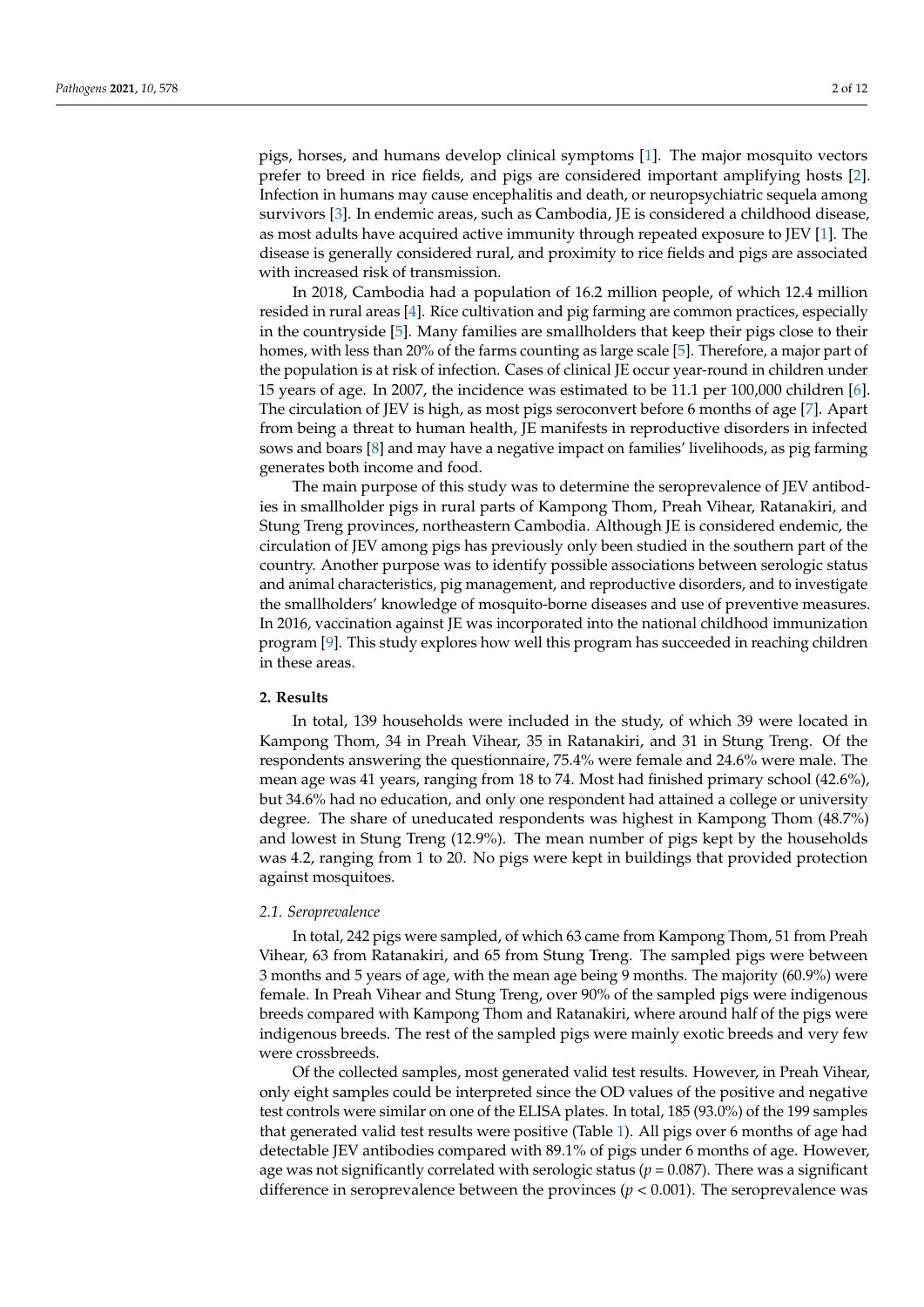highest in Stung Treng (98.5%) and lowest in Preah Vihear (62.5%) (Table [1](#page-2-0) and Figure [1\)](#page-2-1). The mean age of seropositive pigs was 8.6 months (95% confidence interval (CI) 7.2–10.1) compared with 4 months in seronegative pigs (95% CI 3.5–4.5). Kampong Thom had the highest share of tested pigs over 6 months of age, while Stung Treng had the lowest (Table [2\)](#page-3-0). All pigs that were crossbreeds tested positive, as did most pigs of commercial (96.8%) and indigenous (91.0%) breeds. Type of breed was not significantly associated with seropositivity  $(p = 0.384)$ .

**Table 1.** Seroprevalence of JEV antibodies among pigs of different age categories from four provinces in Cambodia.

<span id="page-2-0"></span>

| <b>Age Category</b> | Seropositive Pigs $\%$ ( <i>n</i> ) | <b>Total Number of Pigs</b> |  |
|---------------------|-------------------------------------|-----------------------------|--|
| 3–5 months          | 89.1 (114)                          | 128                         |  |
| $6-11$ months       | 100(31)                             | 31                          |  |
| $>12$ months        | 100 (38)                            | 38                          |  |
| All                 | 92.9 (183)                          | $197*$                      |  |
| Province            |                                     |                             |  |
| Kampong Thom        | 98.4 (62)                           | 63                          |  |
| Preah Vihear        | 62.5(5)                             | 8                           |  |
| Ratanakiri          | 85.7 (54)                           | 63                          |  |
| Stung Treng         | 98.5 (64)                           | 65                          |  |
| All                 | 93.0 (185)                          | 199                         |  |

<sup>\*</sup> The age was not recorded for two of the seropositive pigs, hence only 197 pigs are included in the age analysis.

<span id="page-2-1"></span>

**Figure 1.** Map of Cambodia, the studied provinces, and the seroprevalence of JEV antibodies among pigs from each province.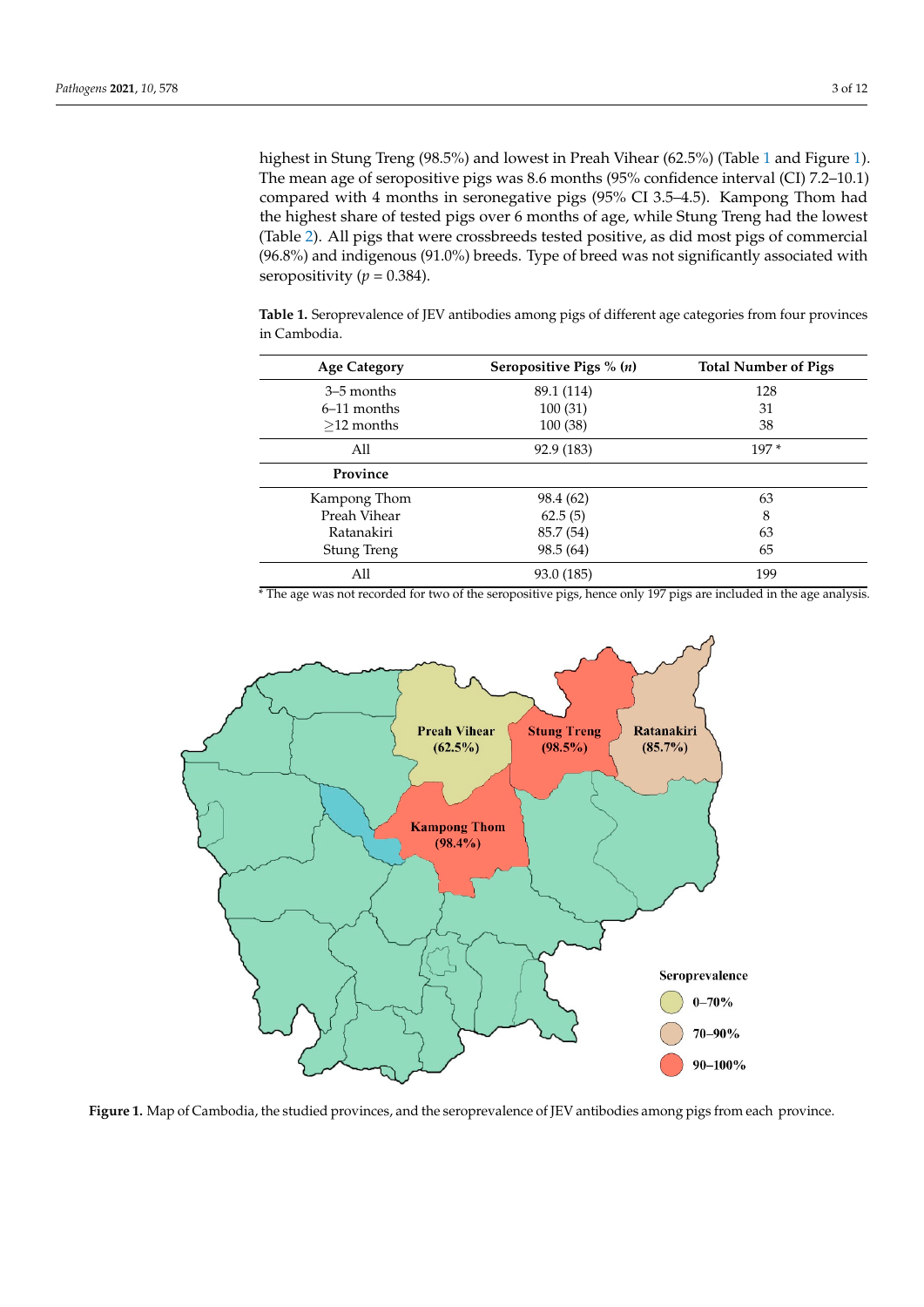| Province           | $3-5$ Months %<br>( <i>n</i> ) | $6-11$ Months %<br>(n) | $>$ 12 Months %<br>(n) | <b>Total Number</b><br>of Pigs |
|--------------------|--------------------------------|------------------------|------------------------|--------------------------------|
| Kampong Thom       | 47.6(30)                       | 17.5(11)               | 34.9(22)               | 63                             |
| Preah Vihear       | 50.0(3)                        | 0.0(0)                 | 50.0(3)                | 6                              |
| Ratanakiri         | 71.4 (45)                      | 15.9(10)               | 12.7(8)                | 63                             |
| <b>Stung Treng</b> | 76.9 (50)                      | 15.4(10)               | 7.7(5)                 | 65                             |
| All                | 65.0 (128)                     | 15.7(31)               | 19.3(38)               | 197                            |

<span id="page-3-0"></span>**Table 2.** Distribution of tested pigs of different age categories between the studied provinces.

Households with at least one seropositive pig were considered "seropositive households." Of the households that let their pigs roam freely during the dry season, the rainy season, or both seasons, 92.3% had at least one pig that were seropositive compared with 94.1% of the households that always kept their pigs confined or tethered. Around 91% of households that were in sight of rice fields were seropositive compared with 97.4% of other households. Neither housing system (*p* = 0.668) nor proximity to rice fields (*p* = 0.213) were significantly associated with serologic status of households.

The multivariable logistic model included the variables identified as associated with pig level seropositivity at  $p < 0.2$ . Results showed that increasing age and the province Stung Treng increased the odds ratio compared to Ratanakiri, while Preah Vihear had a lower odds ratio (Table [3\)](#page-3-1).

<span id="page-3-1"></span>Table 3. Results from multivariable logistic regression model for seropositivity for Japanese encephalitis.

| <b>Risk Factor</b> | <b>Odds Ratio</b> | 95% Confidence<br><b>Interval</b> | <i>v</i> -Value |
|--------------------|-------------------|-----------------------------------|-----------------|
| Age (month)        | 1.7               | $1.0 - 2.8$                       | 0.040           |
| <b>Stung Treng</b> | 11.2              | $1.4 - 92.3$                      | 0.025           |
| Kampong Thom       | 7.6               | $0.9 - 63.4$                      | 0.061           |
| Preah Vihear       | 0.01              | $0.0 - 0.7$                       | 0.031           |
| Ratanakiri         | ref               |                                   |                 |
| Constant           | 0.6               | $0.08 - 4.7$                      | 0.6             |

#### *2.2. Reproductive Disorders*

There were no reports of abortions in any of the sampled sows during the past year. Only one sow was known to have had both stillborn and mummified fetuses, two to have had stillborn fetuses, and one to have had mummified fetuses. Test results were only valid for one of these sows, which was positive for JEV. However, when respondents were asked if any of their sows had aborted during the past year, 24.4% answered 'Yes.' Stillborn or mummified fetuses were observed in 18.5% and 10.1% of households, while 9.3% and 11.2% had had weak or shaking piglets. There was no significant association between reported abortions and serologic status of households ( $p = 0.336$ , Table [4\)](#page-4-0). However, none of the seronegative households had experienced any abortions. Among the seropositive households, 22.9% had experienced abortions. Furthermore, no seronegative households had observed any stillborn or mummified fetuses, whereas 31.5% of the seropositive households had observed either (Table [5\)](#page-4-1). However, these differences were not significant (*p* = 0.519). Weak or shaking piglets had not been observed in seronegative households but were reported by 13.0% of the seropositive households. Similar to abortions, stillbirths, and mummified fetuses, there was no significant correlation between either weak ( $p = 1.000$ ) or shaking ( $p = 1.000$ ) piglets and serologic status of households despite the absence of such piglets in seronegative households.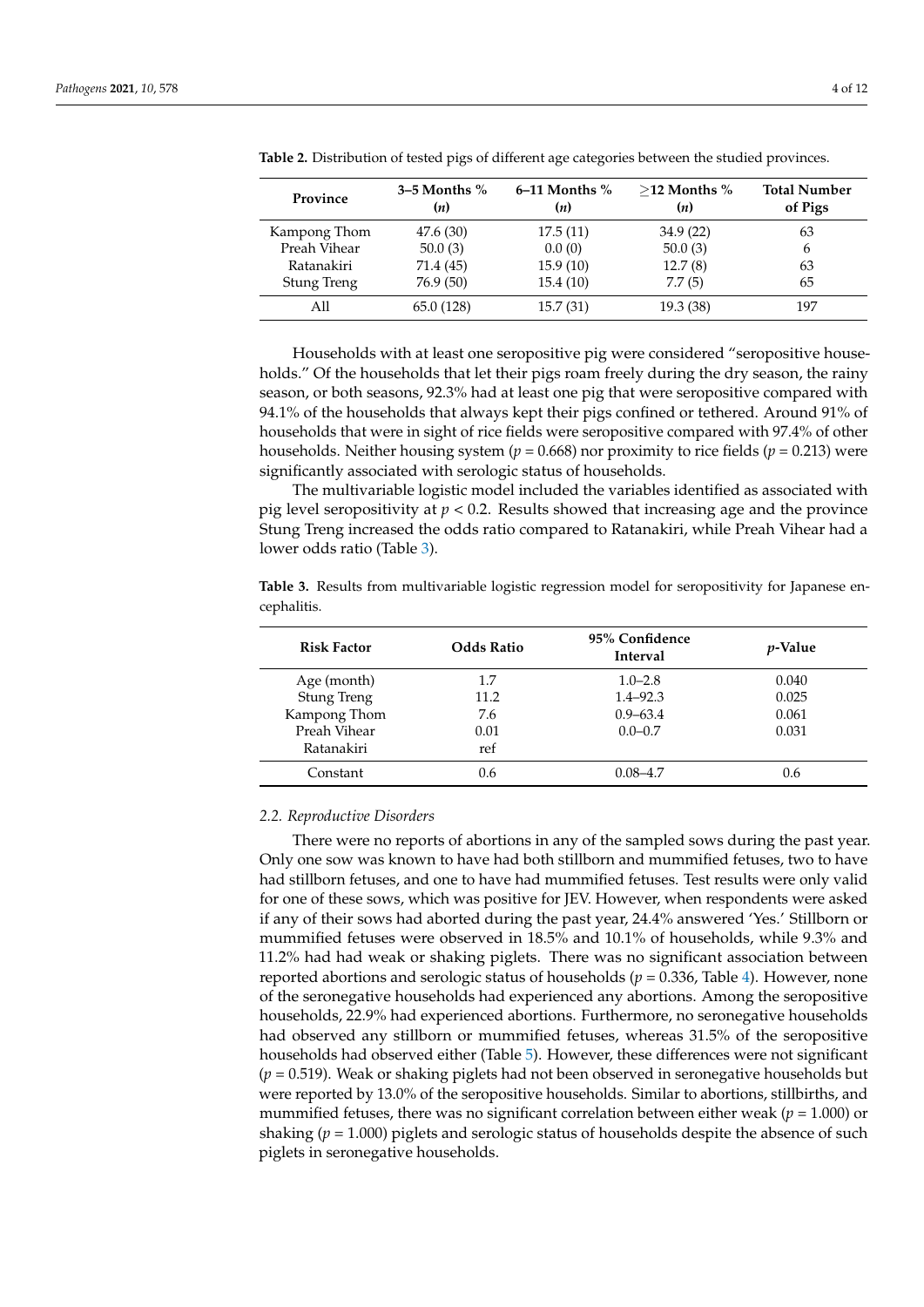| <b>Abortions</b>    |            |              |              |  |
|---------------------|------------|--------------|--------------|--|
| <b>JE Household</b> | No         | Yes          | <b>Total</b> |  |
| Negative            | $6(100\%)$ | $0(0\%)$     |              |  |
| Positive            | 74 (77.1%) | $22(22.9\%)$ | 96           |  |
| All                 | 80 (78.4%) | $22(21.6\%)$ | 102          |  |

<span id="page-4-0"></span>**Table 4.** Correlation between serologic status of households and occurrence of abortions.

<span id="page-4-1"></span>**Table 5.** Correlation between serologic status of households and occurrence of stillbirths or mummified fetuses.

| <b>Stillbirths or Mummified Fetuses</b> |                            |                          |                                  |         |
|-----------------------------------------|----------------------------|--------------------------|----------------------------------|---------|
| <b>IE</b> Household                     | No                         | Yes, Stillbirths         | Yes, Mummified<br><b>Fetuses</b> | Total   |
| <b>Negative</b><br>Positive             | $5(100\%)$<br>$61(68.5\%)$ | $0(0\%)$<br>$22(24.7\%)$ | $0(0\%)$<br>$6(6.7\%)$           | 5<br>89 |
| All                                     | 66 (70.2%)                 | $22(23.4\%)$             | $6(6.4\%)$                       | 94      |

#### *2.3. Disease Knowledge and Prevention*

Of all 139 respondents, 98 (70.5%) reported to have heard of Japanese encephalitis (Table [6\)](#page-4-2), whereas 21 (21.4%) claimed that they knew what it is but only six could deliver an explanation by describing clinical signs, such as fever, headache, diarrhea, and salivation. Of those who reported to have heard of JE, 93 (94.9%) knew that humans can become infected, but only seven (7.1%) knew that pigs are susceptible. Only six (6.5%) of those who knew that people could become infected claimed that they knew how. Three delivered an explanation, although only one correctly explained it as being transmitted by mosquitos. Of the respondents who knew that pigs could become infected, only one claimed to know how but gave no explanation. Four respondents had somebody in their family who had had JE, and four knew people outside of the family who had had it. One respondent reported that there had been one JE-caused death in the village. There were no significant relationships between disease knowledge (respondents who had heard of JE) and sex  $(p = 0.661)$  or education level  $(p = 0.316)$  of the respondent.

<span id="page-4-2"></span>**Table 6.** Knowledge of JE among respondents.

| <b>Ouestion</b>            | Answer                | Respondents $\%$ ( <i>n</i> ) | <b>Total Number of</b><br>Respondents |
|----------------------------|-----------------------|-------------------------------|---------------------------------------|
| Heard of JE?               | Yes<br>$\rm No$       | 70.5 (98)<br>29.5(41)         | 139                                   |
| Susceptible species?       | <b>Humans</b><br>Pigs | 94.9 (93)<br>7.1(7)           | 98                                    |
| Infection route in people? | Mosquitos             | 1.1(1)                        | 93                                    |
| Infection route in pigs?   | Mosquitos             | 0(0)                          |                                       |

When respondents that had heard of JE were asked if their family was vaccinated, all replied but one. Of these, eight (8.2%) reported that the whole family was vaccinated against JE, whereas in 85 (87.6%) of the households, only the children were vaccinated against JE. In total, 93 (95.9%) households had vaccinated children. In all households (84) that answered the question of who had paid for the vaccination, respondents reported that it had been funded by the government. Households that were not vaccinated were asked to explain why not. Of these, one respondent explained that they did not know that people can become infected with JEV. Another respondent answered that they were afraid of vaccine side effects. There was no significant association between vaccinated households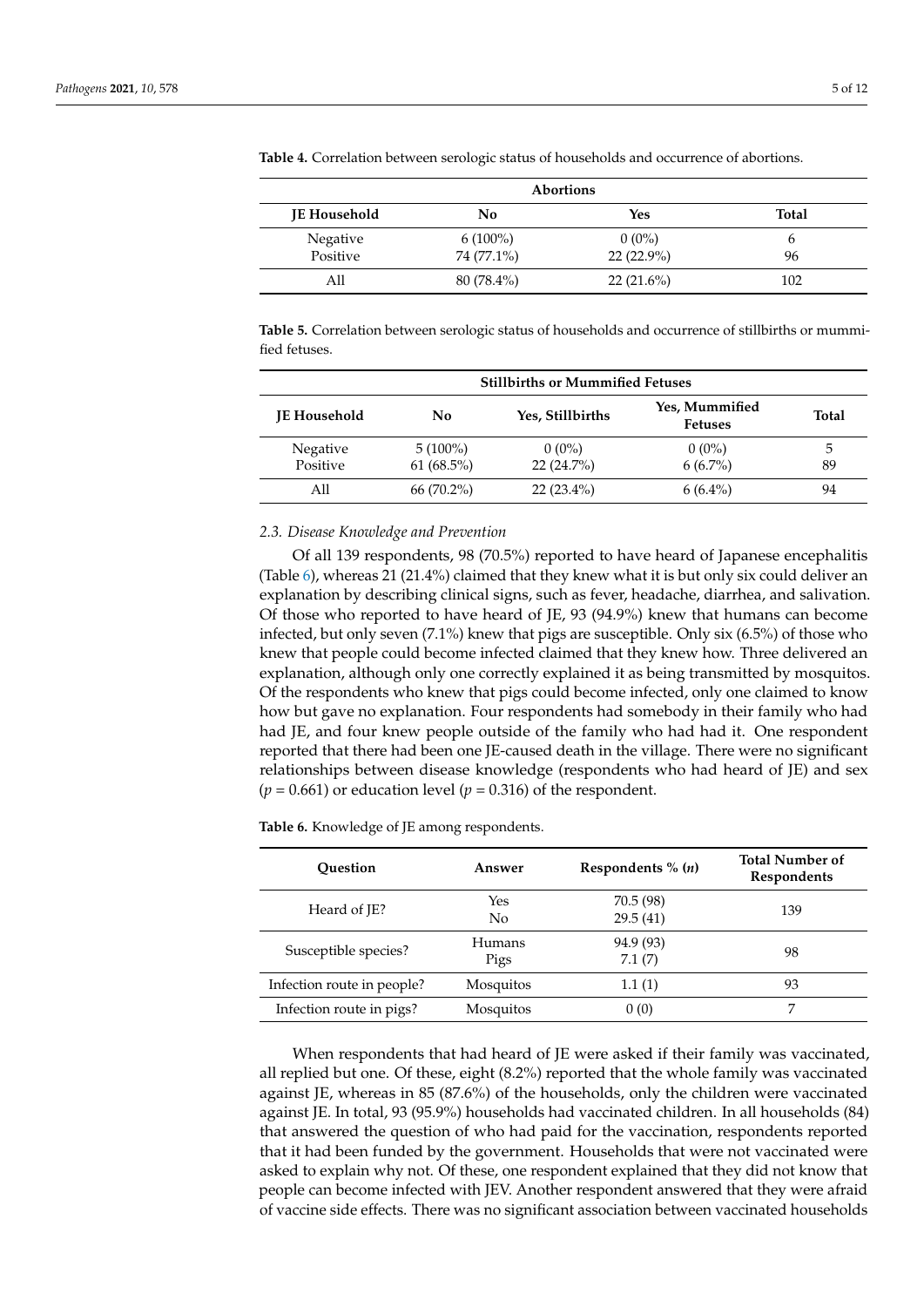(any household with vaccinated family members) and province  $(p = 0.149)$ . However, there was a significant difference between the provinces ( $p = 0.002$ ) for households where all family members were vaccinated. In Preah Vihear and Stung Treng, the whole family was vaccinated in 27.3% and 6.9% of the households, and in Kampong Thom and Ratanakiri, there were no such households (Figure [2\)](#page-5-0).

<span id="page-5-0"></span>

**Figure 2.** Vaccination coverage in the studied provinces (numbers are indicated as numerals in **Figure 2.** Vaccination coverage in the studied provinces (numbers are indicated as numerals in bars).

people through mosquito bites. All 139 households used some sort of mosquito protection: 96.4% used bed nets, 56.8% used insect repellents, and 5.8% used covering clothes. In total, 21 (15.1%) households protected their pigs in some way. Of these households, 47.6% used insect repellents, 14.3% used smoke, one (4.8%) used mosquito nets, and one used light. The remaining households did not specify how they protected their pigs. There was no significant association between protection of pigs from mosquito bites and serologic status of households ( $p = 1.000$ ). Of 137 respondents, 134 (97.8%) reported to have heard of diseases being transmitted to

#### logic status of households (*p* = 1.000). **3. Discussion**

as all pigs over 6 months of age and 89.1% of pigs from 3 to 6 months of age tested positive with the ELISA. The high seroprevalence, as well as the slight difference between these age groups, was in correspondence with results of other studies on JEV infection in pigs in Cambodia. Duong et al. [\[7\]](#page-10-6) found that 95.2% of pigs between 6 months and 1 year of age were positive compared with 87.3% of pigs between 4 and 6 months of age. Cappelle et al. [\[10\]](#page-10-9) and di Francesco et al. [\[11\]](#page-10-10) found that more than 98% of the monitored pigs seroconverted before 6 months of age. The reason for the lower prevalence in younger pigs is most likely explained by the weaning of maternal antibodies around 3 months of age followed by the varying, although relatively high infection rate in susceptible pigs, as observed by Cappelle et al. [\[10\]](#page-10-9) and di Francesco et al. [\[11\]](#page-10-10). A recent study in Vietnam found but Cappelle et al. [10] and discussed by Cappelle et al. [11]. A recent study in Vietnam Cappelle in Vietnam Cappelle in Vietnam Cappelle in Vietnam Cappelle in Vietnam Cappelle in Vietnam Cappelle in Vietnam Cappel lower; 53–74% [\[12\]](#page-10-11). However, the seroprevalence among adult pigs in Vietnam has been<br>found to be 100% [12]. The ELISA test weed in the gausent study does not distinguish between actively produced and passively acquired JEV antibodies. Therefore, it cannot be to be 100% assumed that all positive pigs under 6 months of age have been infected with JEV, as some beam infected with JEV, as some actively produced and produced and passively accuracy activities are for  $\mu_{\rm D}^{\rm C}$  and  $\mu_{\rm D}^{\rm C}$  and  $\mu_{\rm D}^{\rm C}$  and  $\mu_{\rm D}^{\rm C}$  and  $\mu_{\rm D}^{\rm C}$  and  $\mu_{\rm D}^{\rm C}$  are  $\mu_{\rm D}^{\rm C}$  and  $\mu_{\rm D}^{\rm C}$  may be positive because they still are protected by maternal antibodies. As reported by The apparent prevalence of JEV antibodies observed in this study was very high, found that the seroprevalence among pigs between 4 and 5 months of age was even found to be 100% [\[13\]](#page-10-12). The ELISA test used in the present study does not distinguish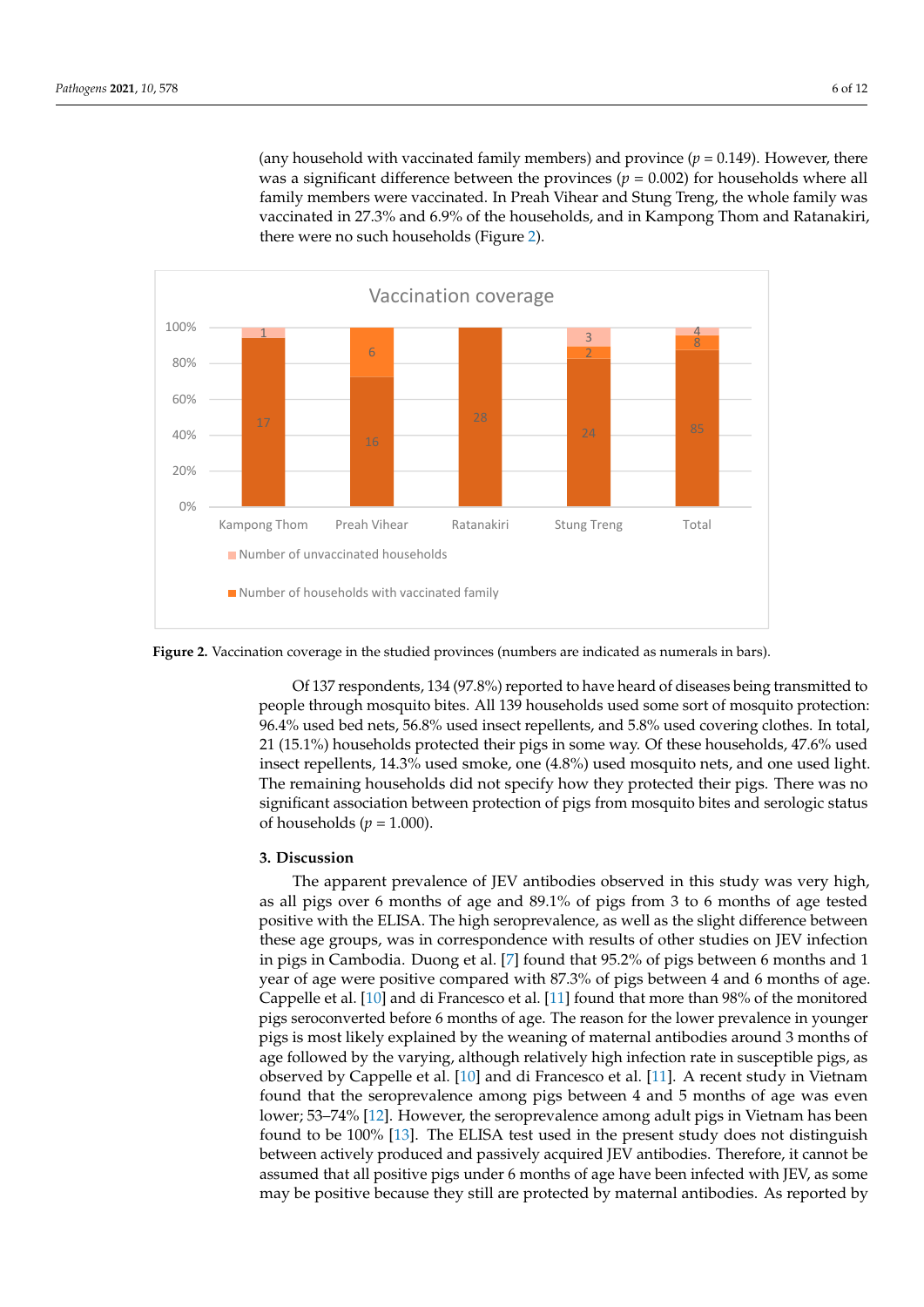Scherer et al. [\[14\]](#page-10-13), most pigs lose their passive immunity between 4 and 6 months of age, but for some, maternal antibodies are still detectable at 7 months of age.

There was a significant difference in seroprevalence between the provinces included in this study. However, for Preah Vihear, where the prevalence (62.5%) was remarkably lower than in the other provinces, 43 of the samples could not be interpreted and were thus excluded from the data analyses. Only eight samples remained, of which five were positive. The low number of included samples is therefore not representative of the whole province. However, Duong et al. [\[7\]](#page-10-6) found that the prevalence varied between the eight Cambodian provinces included in their study. In three of the studied provinces, all pigs between 2 months and 1 year of age were positive compared with 52.5% in Kampong Cham and 60% in Takeo. Because of the large sample size and the big difference between provinces, a lower prevalence in Preah Vihear cannot be ruled out.

There were no significant associations between reproductive disorders and serologic status of households. However, abortions, stillbirths, mummified fetuses, and weak or shaking piglets had not been observed in any of the seronegative households during the past year. Reproductive disorders had not been observed in most of the seropositive households either, but the total absence in all seronegative households is still an interesting finding. However, as all pigs over 6 months of age were seropositive, the presence of seronegative pigs in seronegative households is not an indication of the serological status in adult, sexually mature pigs. Moreover, the fact that pigs are seropositive does not provide any information about when they became infected. Thus, it is possible that pigs do not become infected with JEV until after they reach sexual maturity. If infection occurs before 60 to 70 days of gestation in gilts or sows, then the virus can cause reproductive disorders [\[8\]](#page-10-7). However, given the endemic situation in the country, most pigs probably become infected before reaching sexual maturity, and it is unlikely to find an association between serologic status and reproductive performance [\[15\]](#page-10-14). It is also possible that the study was underpowered to detect small differences with this high prevalence. The households included in the present study were asked if they had observed any reproductive disorders during the past year, and their responses may have been influenced by recall bias given the long time period. The ongoing outbreak of African Swine Fever in Cambodia and many other Asian countries in 2019 may also have affected farmer responses, since the provincial official veterinarian was always present during the interviews, and farmers might have been cautious to mention if their pigs had showed any signs of disease.

Almost all respondents had heard of mosquito-borne diseases, and over two-thirds had heard of JE. However, only one person knew that people become infected with JEV through mosquito bites. This indicates that there is a scope to improve knowledge about the transmission of JEV, as well as other vector-borne diseases in these rural provinces. Although the knowledge of JEV transmission appeared to be low, all households used some type of mosquito protection. Almost all households used bed nets and more than half used insect repellent, although the frequency of application is unknown. Because almost all respondents were aware of that mosquito bites can cause disease, they were likely motivated to protect themselves, although practical inconvenience or high costs might influence the frequency of application.

Only one household used mosquito nets to protect their pigs, while ten used insect repellents and three used smoke. Households that did not protect their pigs were not asked why, although the lack of knowledge about that pigs can become infected with JEV through mosquito bites, as was found in this study, might be an explanation. Because JEV infection is usually subclinical in pigs [\[8\]](#page-10-7), it is understandable if pig farmers are not aware of the infection risk. The lack of knowledge regarding the JEV infection route to both pigs and humans indicates that there is a need for more education on JEV and strategies to suppress virus circulation and avoid infection. This may be achieved through information campaigns and/or elementary school education. The effects of mosquito protection for pigs would need to be evaluated in the ecological setting it is intended for, since there are many factors that influence the intensity of JEV transmission, such as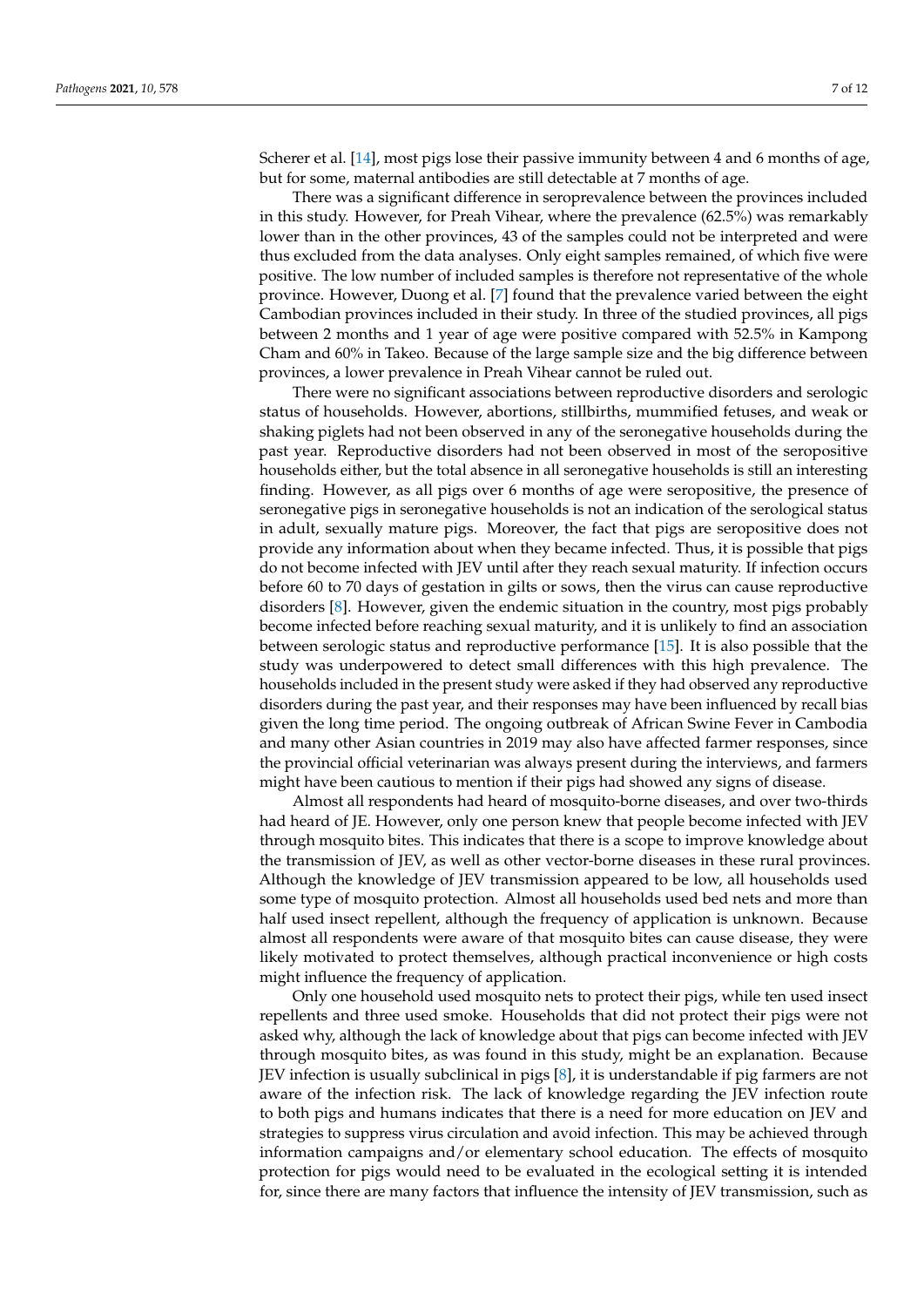precipitation [\[16\]](#page-10-15), mosquito breeding grounds [\[17\]](#page-10-16) and amplifying birds [\[2\]](#page-10-1), and there may be other preventive measures that are more cost-effective. In this study, there was no observed difference in serologic status between the households that protected their pigs and the other households regarding serologic status.

Households that had heard of JE (which represented two-thirds of all households) were asked whether they were vaccinated against JE or not. The majority of these had vaccinated children, and more than 90% of the vaccinations were funded by the government. There was no significant difference between the provinces regarding the prevalence of households with vaccinated children, and the vaccination coverage appeared to be high for children in all provinces. The incorporation of JEV into the national childhood immunization program in 2016 [\[9\]](#page-10-8) has likely been successful in reaching children of rural families in these areas.

One proposed strategy to reduce the transmission of JEV is to vaccinate pigs. However, there are many reasons for why this strategy would not be applicable to the Cambodian context. First, which is a general liability, the turnover rate in pig production is high, and vaccination would need to be performed frequently and would require high costs in terms of both management and investment [\[8\]](#page-10-7). Second, because most adult sows in Cambodia are likely to be immune to JEV, as observed in this study and by Duong et al. [\[7\]](#page-10-6), piglets acquire passive immunity through colostrum intake. The presence of maternal antibodies could interfere with vaccination, making it ineffective [\[8\]](#page-10-7). Also, there is a relatively short window between the waning of maternal antibodies at 2 to 3 months of age and the development of active immunity through natural infection with JEV, as most pigs in Cambodia start producing antibodies in response to infection before 6 months of age [\[10\]](#page-10-9). Third, vaccination of pigs does not eliminate the risk of human infection, since JEV can also be transmitted from birds [\[2](#page-10-1)[,18\]](#page-10-17). Many households in Cambodia keep chickens or ducks [\[11,](#page-10-10)[19\]](#page-10-18), which have potential to infect mosquito vectors with JEV [\[20\]](#page-10-19). Moreover, wild aquatic birds such as herons and egrets—the natural maintenance reservoir for JEV [\[2\]](#page-10-1)—are present in Cambodia.

Another proposed control strategy is to reduce the number of mosquito vectors by reducing the number of larvae in rice fields. Keiser et al. [\[17\]](#page-10-16) compared chemical and biological intervention strategies and concluded that one of the most sustainable and worthwhile strategies is alternate wet and dry irrigation (AWDI). However, this strategy can only be performed in settings where irrigation water can be managed. The irrigation infrastructure in Cambodia has grown gradually since the 1990s but remains significantly underdeveloped [\[21\]](#page-10-20). In 2010, approximately 24% of the rice land was estimated to be irrigated. Most rice fields are rain fed, with or without supplementary irrigation. Drainage systems are poorly developed, and floods are frequent during the rainy season. Because of limited irrigation and drainage possibilities, AWDI may not be very feasible in Cambodia. If the water supply and drainage of rice fields could be controlled, then mosquito vectors could potentially be reduced.

A possible source of false test results in this study is the unknown specificity of the ELISA test. It is designed to detect antibodies against the envelope protein of West Nile virus, but cross-reacts with antibodies against other flaviviruses, which exhibit the same type of protein. The test has previously been successfully used to detect JEV antibodies in sera from pigs in Vietnam [\[22\]](#page-10-21). In that study, 105 of 108 ELISA-positive samples were confirmed to be truly positive for JEV with virus neutralization test, which is a highly specific serological assay used to distinguish between antibodies against different flaviviruses. Except for JEV, the only flaviviruses present in Cambodia that can infect and induce antibody production in pigs are the Dengue and Zika viruses [\[8](#page-10-7)[,23](#page-11-0)[–25\]](#page-11-1). However, infection with these viruses has only been observed in experimentally infected pigs [\[8\]](#page-10-7), and the circulation of Zika virus is low in Cambodia [\[23\]](#page-11-0). Thus, it is unlikely that the ELISA would have cross-reacted with antibodies against any other flaviviruses than JEV. Because there are no known sensitivity or specificity values, the predictive value of a positive test (PVPT) could not be calculated. However, since the PVPT correlates with prevalence and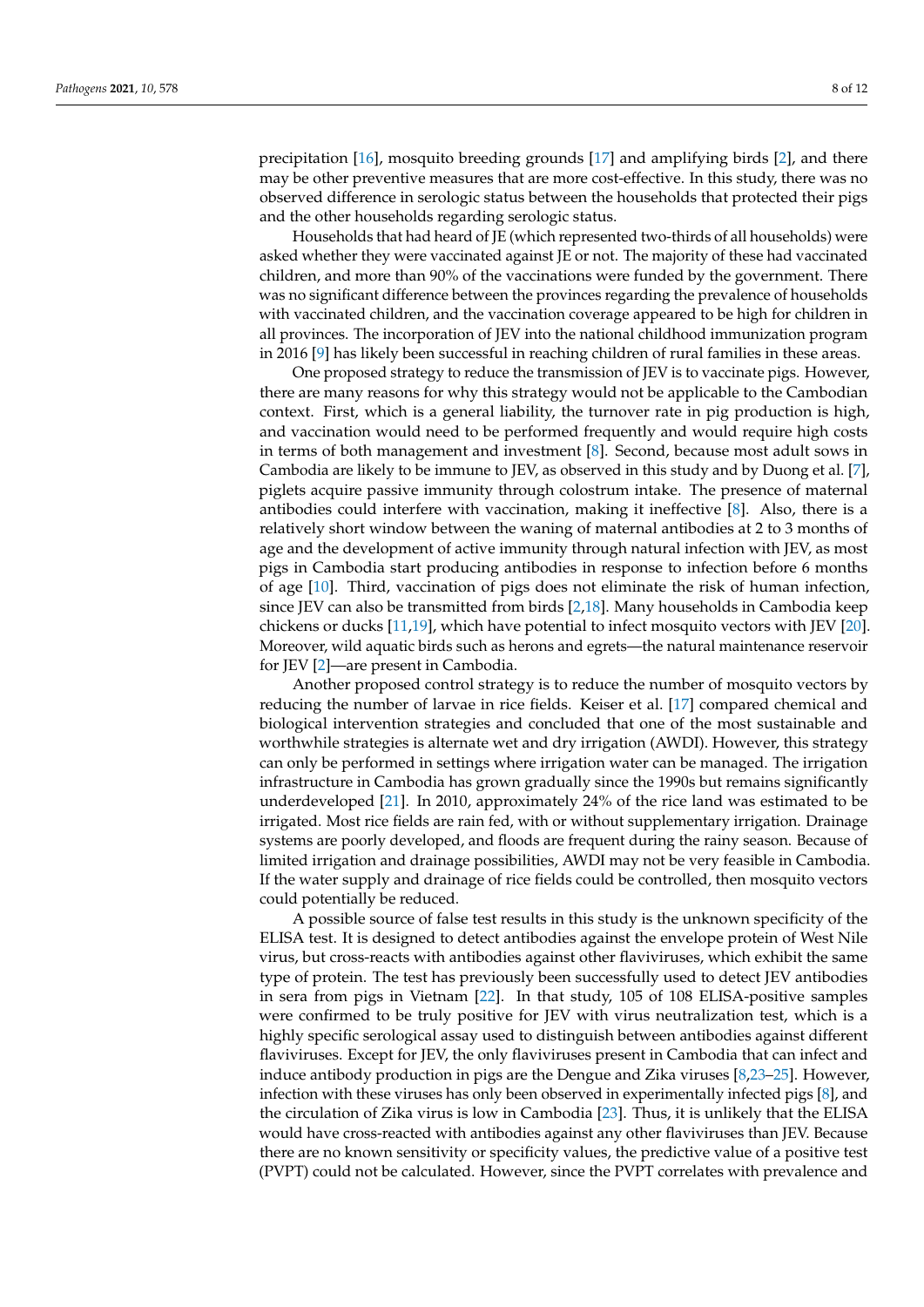the apparent prevalence was very high, most of the positive rest results are likely to be true positive.

# **4. Materials and Methods**

#### *4.1. Study Area and Selection of Households*

This cross-sectional study was conducted in October 2019 in four rural provinces in Cambodia: Kampong Thom, Preah Vihear, Ratanakiri, and Stung Treng. These provinces were purposely selected as they were considered to have the highest level of extensively kept pigs in the country by the national authority the National Animal Health and Production Research Institute (NAHPRI, Phnom Penh, Cambodia). In each province, three to four pig-abundant, geographically dispersed districts were selected by the provincial veterinarians. Within each district, smallholder farmers keeping up to ten pigs older than 3 months were purposively selected with the assistance of the village head. All farmers were informed about the study and asked for their consent to participate.

# *4.2. Data Collection*

In each participating household, one adult person (over 15 years old) responsible for the pigs was interviewed about their pig management, occurrence of reproductive disorders among the pigs, knowledge of JE and mosquito-borne diseases in general, and disease prevention using a structured questionnaire. The questionnaire (Supplementary Material 1) was developed in English after expert consultations with NAHPRI, the Royal University of Agriculture (RUA), and the International Livestock Research Institute (ILRI). The questionnaire was then translated to Khmer by a veterinary student from the Royal University of Agriculture, who conducted the interviews together with 2 fellow veterinary students. The questionnaire was tested in the initial interviews, but no changes were deemed necessary. No further validation was done.

In each household, blood samples were collected from one to three pigs over 3 months of age (to avoid interference of maternal antibodies). When possible, pigs of various ages were selected, including at least one sow. Pregnant sows and pigs that showed any signs of illness were excluded to avoid stressing the animals. Blood was sampled from the jugular or ear vein of the pigs into Vacuette serum tubes, which were individually labelled and kept in a cooling box. The samples were centrifuged within 24 h, and sera were transferred to labelled cryotubes and stored in a freezer ( $-18$  °C). During transportation to the laboratory in Phnom Penh, the samples were kept in a cooling box on ice packs. For each sampled pig, a form was filled out (Supplementary Material 2), including information about sex, age, breed, and reproductive disorders.

#### *4.3. Serological Analysis*

Samples were analyzed in the laboratory of NAHPRI in Phnom Penh. Presence of JEV antibodies in sera was tested through competitive enzyme-linked immunosorbent assay (ELISA). Commercial ID Screen West Nile Competition Multi-species kits (Innovative Diagnostics, Grabels, France), designed to detect antibodies against the envelope protein of West Nile virus (WNV), were used. The same ELISA kit was used in a previous study in Vietnam, which confirmed that 97.2% of the test seropositive were in fact JEV seropositive using virus neutralization test (VNT) [\[22\]](#page-10-21). In this study, only the ELISA was used. The test was conducted and interpreted according to the manufacturer's instruction defining seropositivity in the test as JEV, as WNV is not supposed to be present in the region. All tests were validated against positive and negative test controls according to the manufacturer's instruction. Whereas the ELISA is highly sensitive [\[26\]](#page-11-2), it is less specific than VNT. Further, since ELISA is a multispecies test, it has not been validated for pigs, and has been validated less so for JEV antibodies. Therefore, it is not possible to give the assay a specificity or sensitivity value.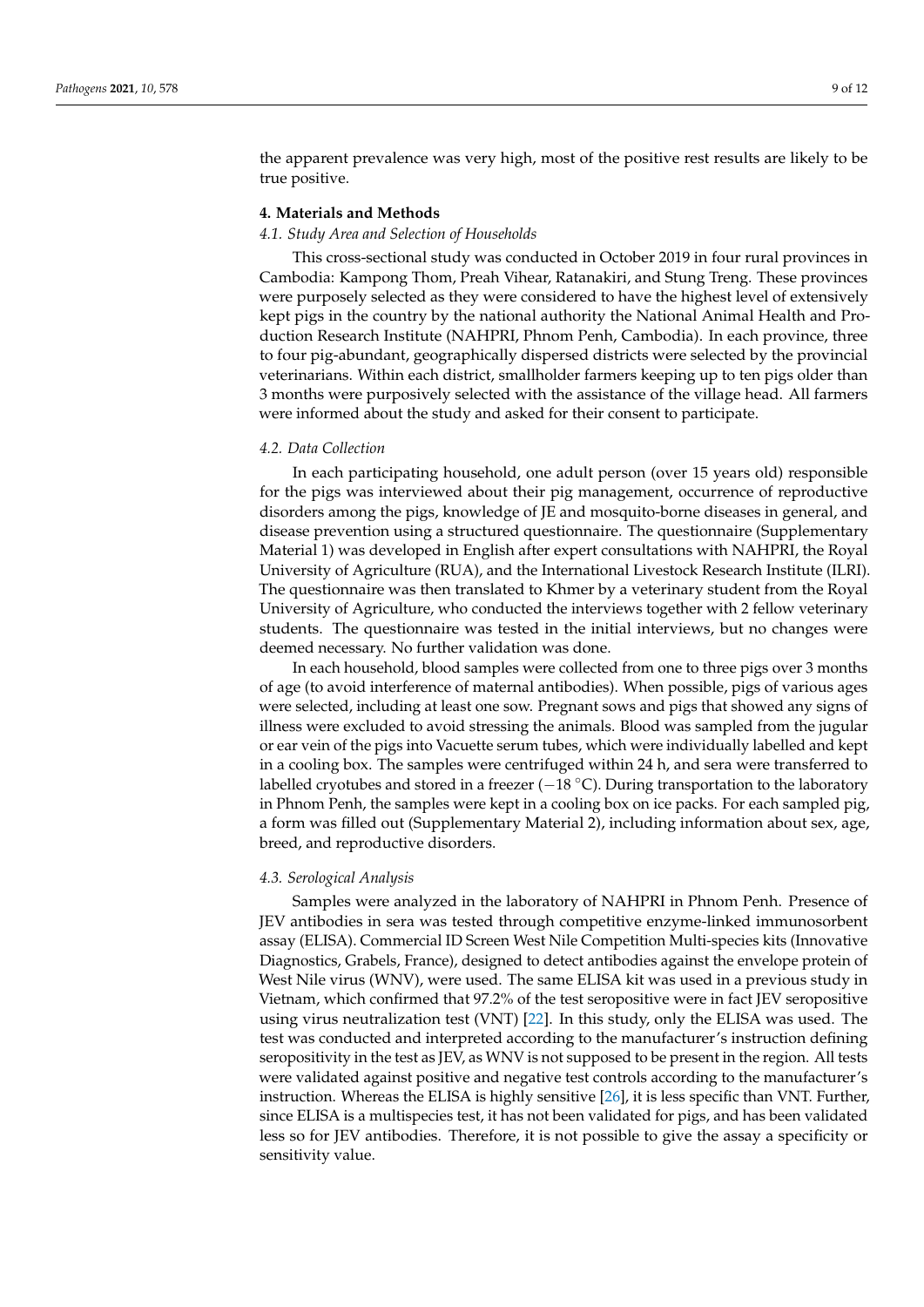# *4.4. Statistical Analyses*

Descriptive and statistical analyses of data collected through the questionnaire, blood sample form, and serological analysis of samples were conducted in Microsoft Excel and STATA 14.2 (STATACorp Ltd., College Station, TX, USA). The significance of potential associations between serologic status in individual pigs or of households and other factors, including age and reproductive disorders, was determined through *t*-test (age) and Fisher's Exact test (age and other factors). Seropositive households were defined as households keeping one or more seropositive pigs. Associations between disease knowledge and sex or education of the respondent, and between vaccinated households and province, were also investigated, using Fisher's Exact Test. No corrections were performed to account for multiple comparisons, and a *p*-value under 0.05 was considered significant. Variables with a univariable association of *p* < 0.2 with pig level seropositivity were included in a multivariable logistic regression using STATA command logit.

# *4.5. Ethics Statement*

All participating farmers gave informed consent. The project was part of a larger project with ethical approval received from the National Ethical Committee of Cambodia, coded 300NECHR, dated 26 December 2017, and was approved by the National Animal Health and Production Research Institute, General Directorate of Animal Health and Production.

#### **5. Conclusions**

The results of this study confirm that JEV is indeed endemic in Cambodia, and that most pigs become infected before reaching sexual maturity. No risk factors for infection apart from province could be identified because of the high seroprevalence in the study population. Almost all respondents had heard of mosquito-borne diseases and protected themselves from mosquito bites. Although most respondents had heard of JE, only one could correctly explain how people become infected. No one knew that pigs can become infected with JEV through mosquito bites, and less than one in five households used mosquito protection for their pigs. The low knowledge of the role of pigs and mosquitos in the amplification and transmission of the virus indicates that more education on the ecology of JEV is needed, especially targeting people that live in rural areas in proximity of pigs. The vaccination coverage in children of rural families in Kampong Thom, Preah Vihear, Ratanakiri, and Stung Treng appears to be satisfactory. However, national vaccination of children should be continued to prevent cases of JE in Cambodia, where JEV transmission is highly intense, as observed in this study.

**Supplementary Materials:** The following are available online at [https://www.mdpi.com/article/10](https://www.mdpi.com/article/10.3390/pathogens10050578/s1) [.3390/pathogens10050578/s1,](https://www.mdpi.com/article/10.3390/pathogens10050578/s1) File 1: Questionnaire, File 2: Blood sample form.

**Author Contributions:** Conceptualization, J.F.L.; methodology, H.N.-V., F.U., J.F.L., G.S.H., R.S. and E.H.; validation, J.F.L.; formal analysis, E.H., R.S. and J.F.L.; investigation, E.H. and R.S.; resources, H.N.-V., F.U., K.K., J.F.L. and S.T.; data curation, S.L., B.S. and R.S.; writing—original draft preparation, E.H. and R.S.; writing—review and editing, all; supervision, J.F.L. and G.S.H.; project administration, H.N.-V., F.U., J.F.L.; funding acquisition, H.N.-V., F.U., J.F.L., R.S. and E.H. All authors have read and agreed to the published version of the manuscript.

**Funding:** This project was supported by Sida through the Minor Field Study scholarships, and by the CGIAR Research Program Agriculture for Nutrition and Health. Serological kits and JFL were supported by the "Metropolitan Mosquitoes Project" funded by the Swedish Research Council for Environment, Agricultural Sciences and Spatial Planning (Formas, grant number 2016-00364). This project was also partly supported by USAID LSIL Safe Food Fair Food for Cambodia.

**Institutional Review Board Statement:** The project was part of a larger project with ethical approval received from the National Ethical Committee of Cambodia, coded 300NECHR, dated 26 December 2017, and was approved by National Animal Health and Production Research Institute, General Directorate of Animal Health and Production.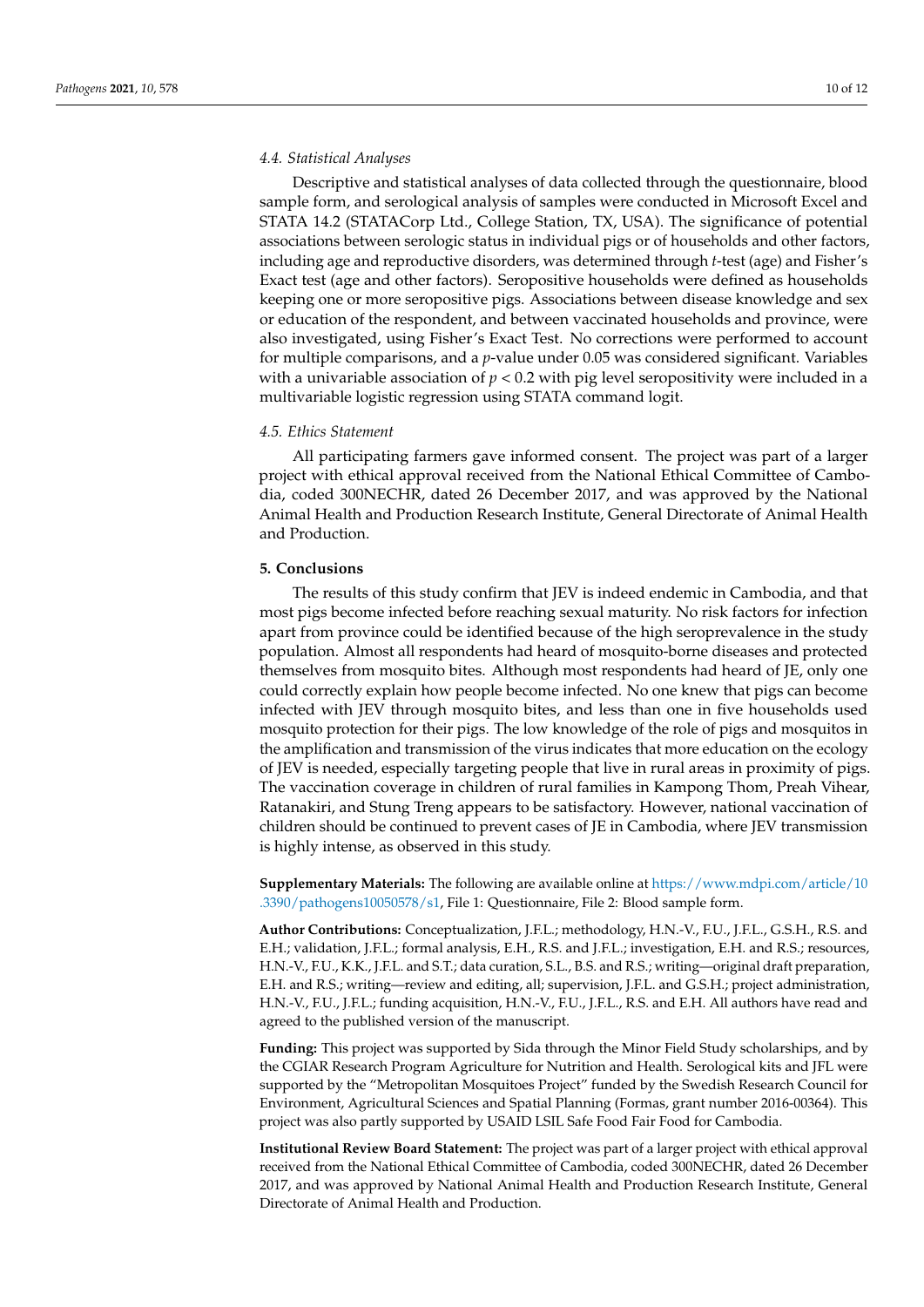**Informed Consent Statement:** Informed consent was obtained from all subjects involved in the study.

**Data Availability Statement:** The supporting data will be made available by the corresponding author upon request.

**Acknowledgments:** The authors would like to thank all farmers and students involved in the work.

**Conflicts of Interest:** The authors declare no conflict of interest.

# **References**

- <span id="page-10-0"></span>1. Van den Hurk, A.F.; Ritchie, S.A.; Mackenzie, J.S. Ecology and Geographical Expansion of Japanese Encephalitis Virus. *Annu. Rev. Entomol.* **2009**, *54*, 17–35. [\[CrossRef\]](http://doi.org/10.1146/annurev.ento.54.110807.090510) [\[PubMed\]](http://www.ncbi.nlm.nih.gov/pubmed/19067628)
- <span id="page-10-1"></span>2. Rosen, L. The natural history of Japanese Encephalitis Virus. *Annu. Rev. Microbiol.* **1986**, *40*, 395–414. [\[CrossRef\]](http://doi.org/10.1146/annurev.mi.40.100186.002143)
- <span id="page-10-2"></span>3. Solomon, T.; Dung, N.M.; Kneen, R.; Gainsborough, M.; Vaughn, D.W.; Khanh, V.T. Japanese encephalitis. *J. Neurol. Neurosurg. Psychiatry* **2000**, *68*, 405–415. [\[CrossRef\]](http://doi.org/10.1136/jnnp.68.4.405) [\[PubMed\]](http://www.ncbi.nlm.nih.gov/pubmed/10727474)
- <span id="page-10-3"></span>4. FAO. FAOSTAT—Annual Population. Available online: <http://www.fao.org/faostat/en/#data/OA> (accessed on 7 February 2020).
- <span id="page-10-4"></span>5. Samkol, P.; Borin, K.; Sovann, S. Pig systems in Southeast Asia—The case of Cambodia. In Proceedings of the Pig Systems in Asia and the Pacific: How Can Research and Development Enhance Benefits to the Poor? Bangkok, Thailand, 23–24 November 2006; Thorpe, W., Jemaneh, T., Eds.; pp. 34–48.
- <span id="page-10-5"></span>6. Touch, S.; Hills, S.; Sokhal, B.; Samnang, C.; Sovann, L.; Khieu, V.; Soeung, S.C.; Toda, K.; Robinson, J.; Grundy, J. Epidemiology and burden of disease from Japanese encephalitis in Cambodia: Results from two years of sentinel surveillance Epidémiologie et charge de morbidité de l'encéphalite japonaise au Cambodge: Résultats de deux années de surveillance sentinelle Epi. *Trop. Med. Int. Health* **2009**, *14*, 1365–1373. [\[CrossRef\]](http://doi.org/10.1111/j.1365-3156.2009.02380.x) [\[PubMed\]](http://www.ncbi.nlm.nih.gov/pubmed/19747185)
- <span id="page-10-6"></span>7. Duong, V.; Sorn, S.; Holl, D.; Rani, M.; Deubel, V.; Buchy, P. Evidence of Japanese encephalitis virus infections in swine populations in 8 provinces of Cambodia: Implications for national Japanese encephalitis vaccination policy. *Acta Trop.* **2011**, *120*, 146–150. [\[CrossRef\]](http://doi.org/10.1016/j.actatropica.2011.07.008)
- <span id="page-10-7"></span>8. Williams, D.; MacKenzie, J.S.; Bingham, J. Flaviviruses. In *Diseases of Swine*; Zimmerman, J.J., Karriker, L.A., Ramirez, A., Schwartz, K.J., Stevenson, G.W., Zhang, J., Eds.; John Wiley & Sons, Inc.: Hoboken, NJ, USA, 2019; pp. 530–543.
- <span id="page-10-8"></span>9. Heffelfinger, J.D.; Li, X.; Batmunkh, N.; Grabovac, V.; Diorditsa, S.; Liyanage, J.B.; Pattamadilok, S.; Bahl, S.; Vannice, K.S.; Hyde, T.B.; et al. Japanese Encephalitis Surveillance and Immunization—Asia and Western Pacific Regions, 2016. *MMWR Morb. Mortal. Wkly. Rep.* **2017**, *66*, 579–583. [\[CrossRef\]](http://doi.org/10.15585/mmwr.mm6622a3) [\[PubMed\]](http://www.ncbi.nlm.nih.gov/pubmed/28594790)
- <span id="page-10-9"></span>10. Cappelle, J.; Duong, V.; Pring, L.; Kong, L.; Yakovleff, M.; Prasetyo, D.B.; Peng, B.; Choeung, R.; Duboz, R.; Ong, S.; et al. Intensive Circulation of Japanese Encephalitis Virus in Peri-urban Sentinel Pigs near Phnom Penh, Cambodia. *PLoS Negl. Trop. Dis.* **2016**, *10*, e0005149. [\[CrossRef\]](http://doi.org/10.1371/journal.pntd.0005149) [\[PubMed\]](http://www.ncbi.nlm.nih.gov/pubmed/27926937)
- <span id="page-10-10"></span>11. Di Francesco, J.; Choeung, R.; Peng, B.; Pring, L.; Pang, S.; Duboz, R.; Ong, S.; Sorn, S.; Tarantola, A.; Fontenille, D.; et al. Comparison of the dynamics of Japanese encephalitis virus circulation in sentinel pigs between a rural and a peri-urban setting in Cambodia. *PLoS Negl. Trop. Dis.* **2018**, *12*, e0006644. [\[CrossRef\]](http://doi.org/10.1371/journal.pntd.0006644) [\[PubMed\]](http://www.ncbi.nlm.nih.gov/pubmed/30138381)
- <span id="page-10-11"></span>12. Lee, H.S.; Bui, V.N.; Nguyen, H.X.; Bui, A.N.; Hoang, T.D.; Nguyen-Viet, H.; Grace Randolph, D.; Wieland, B. Seroprevalences of multi-pathogen and description of farm movement in pigs in two provinces in Vietnam. *BMC Vet. Res.* **2020**, *16*, 15. [\[CrossRef\]](http://doi.org/10.1186/s12917-020-2236-7) [\[PubMed\]](http://www.ncbi.nlm.nih.gov/pubmed/31937298)
- <span id="page-10-12"></span>13. Lindahl, J.F.; Ståhl, K.; Chirico, J.; Boqvist, S.; Thu, H.T.V.; Magnusson, U. Circulation of Japanese Encephalitis Virus in Pigs and Mosquito Vectors within Can Tho City, Vietnam. *PLoS Negl. Trop. Dis.* **2013**, *7*, e2153. [\[CrossRef\]](http://doi.org/10.1371/journal.pntd.0002153) [\[PubMed\]](http://www.ncbi.nlm.nih.gov/pubmed/23593520)
- <span id="page-10-13"></span>14. Scherer, W.F.; Moyer, J.T.; Izumi, T. Immunologic Studies of Japanese Encephalitis Virus in Japan: V. Maternal Antibodies, Antibody Responses and Viremia Following Infection of Swine. *J. Immunol.* **1959**, *83*, 620–626. [\[PubMed\]](http://www.ncbi.nlm.nih.gov/pubmed/14442657)
- <span id="page-10-14"></span>15. Lindahl, J.; Boqvist, S.; Ståhl, K.; Thu, H.; Magnusson, U. Reproductive performance in sows in relation to Japanese Encephalitis Virus seropositivity in an endemic area. *Trop. Anim. Health Prod.* **2012**, *44*, 239–245. [\[CrossRef\]](http://doi.org/10.1007/s11250-011-0005-0) [\[PubMed\]](http://www.ncbi.nlm.nih.gov/pubmed/22081319)
- <span id="page-10-15"></span>16. Murty, U.S.; Rao, M.S.; Arunachalam, N. The effects of climatic factors on the distribution and abundance of Japanese encephalitis vectors in Kurnool district of Andhra Pradesh, India. *J. Vector Borne Dis.* **2010**, *47*, 26–32.
- <span id="page-10-16"></span>17. Keiser, J.; Maltese, M.F.; Erlanger, T.E.; Bos, R.; Tanner, M.; Singer, B.H.; Utzinger, J. Effect of irrigated rice agriculture on Japanese encephalitis, including challenges and opportunities for integrated vector management. *Acta Trop.* **2005**, *95*, 40–57. [\[CrossRef\]](http://doi.org/10.1016/j.actatropica.2005.04.012)
- <span id="page-10-17"></span>18. Buescher, E.L.; Scherer, W.F.; McClure, H.E.; Moyer, J.T.; Rosenberg, M.Z.; Yoshii, M.; Okada, Y.; Buescher, E.L.; McClure, H.E. Ecologic studies of Japanese Encephalitis Virus in Japan. IV. Avian infection. *Am. J. Trop. Med. Hyg.* **1959**, *8*, 678–688. [\[CrossRef\]](http://doi.org/10.4269/ajtmh.1959.8.678) [\[PubMed\]](http://www.ncbi.nlm.nih.gov/pubmed/13805721)
- <span id="page-10-18"></span>19. Knips, V. *Review of the Livestock Sector in the Mekong Countries*; FAO: Rome, Italy, 2004.
- <span id="page-10-19"></span>20. Cleton, N.B.; Bosco-Lauth, A.; Page, M.J.; Bowen, R.A. Age-related susceptibility to Japanese encephalitis virus in domestic ducklings and chicks. *Am. J. Trop. Med. Hyg.* **2014**, *90*, 242–246. [\[CrossRef\]](http://doi.org/10.4269/ajtmh.13-0161)
- <span id="page-10-20"></span>21. FAO. *AQUASTAT Country Profile—Cambodia*; FAO: Rome, Italy, 2011.
- <span id="page-10-21"></span>22. Ruget, A.-S.; Beck, C.; Gabassi, A.; Trevennec, K.; Lecollinet, S.; Chevalier, V.; Cappelle, J. Japanese encephalitis circulation pattern in swine of northern Vietnam and consequences for swine's vaccination recommendations. *Transbound. Emerg. Dis.* **2018**, *65*, 1485–1492. [\[CrossRef\]](http://doi.org/10.1111/tbed.12885)